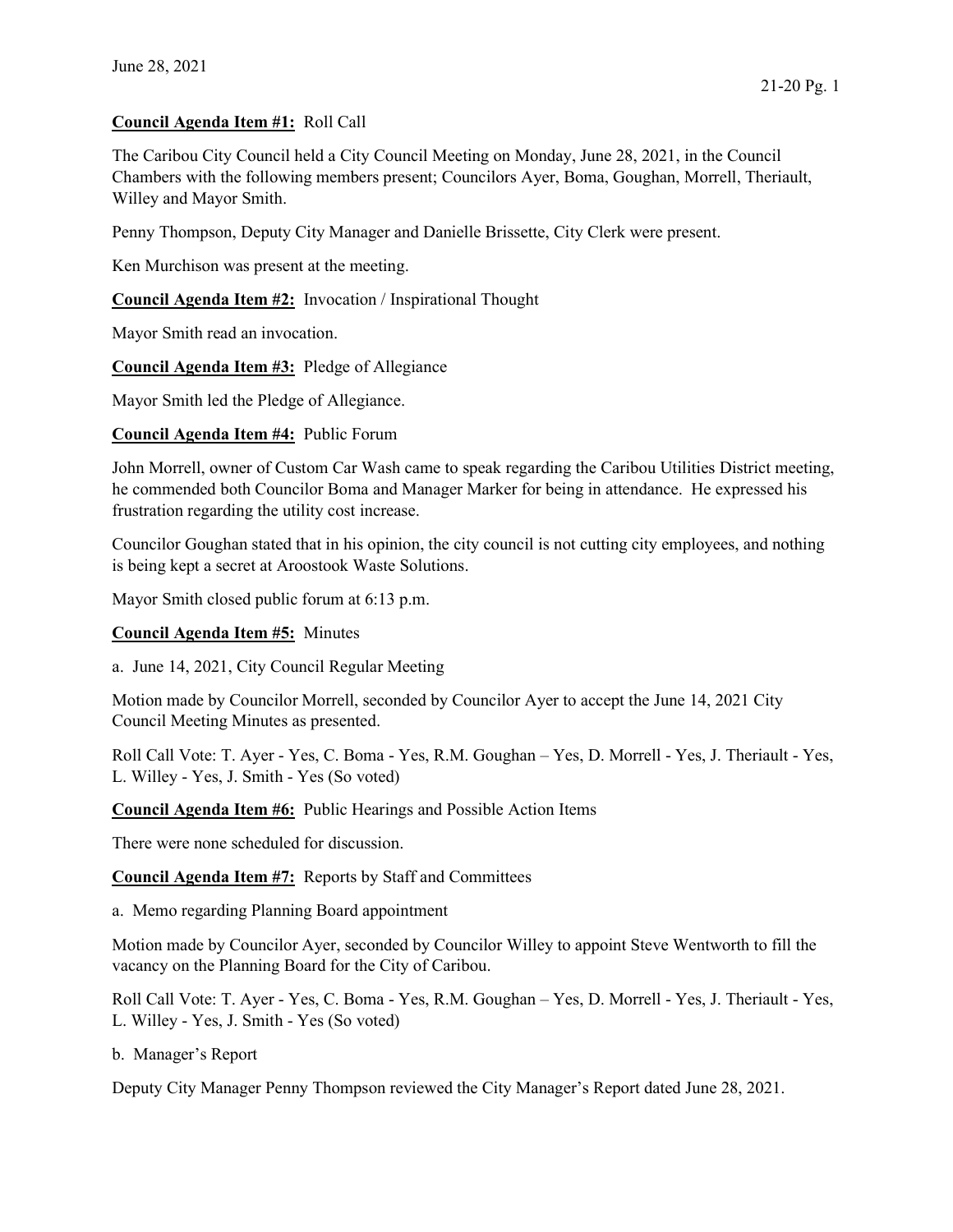## Council Agenda Item #8: New Business, Ordinances and Resolutions

a. Resolution 06-01-2021, Establishing the 2021 Property Tax Rates and Related Deadlines.

Mayor Smith explained that the discussion regarding Resolution 06-01-2021, Establishing the 2021 Property Tax Rates and Related Deadlines is being continued from the last meeting when the discussion was tabled.

Deputy Manager Thompson explained that she received a phone call from Superintendent Doak, and their business manager Mr. Bouchard from the RSU and based on the conversation it might be wise not to set the mil rate tonight. In the conversation today with them they are waiting on hearing from the state when they go back on June  $30<sup>th</sup>$  to consider other budget issues including this 55% funding which will mean additional revenue that is being divided into school districts including RSU #39. The money that they received for an estimate today was less than they previously had received for an estimate because the state is taking from the funds available to fund the JMG program. Based on what they are getting for additional state aid after that is done then the board of education will meet and at that point the board of education can decide what they're going to do with that money. At the school budget meting there are articles about spending. Article 18 authorizes the disposition of any additional state subsidy received. The article spells out three things that can be done with the additional money that is received. They would be authorized to use all or part of the additional state subsidy to increase expenditures for school purposes and cost center categories approved by the school board, they could increase the allocation of finances and reserve fund approved by the school board or they could decrease the local cost share expectation as defined in title 20-A § 15671-A1B for local property taxpayers for funding public education as approved by the school board.

Deputy Manager Thompson stated that she was left with the impression that option 3 which is to reduce what the taxpayers would pay would not be their choice if we set the tax rate right now. The current recommendation is to not set the mil rate tonight.

Motion made by Councilor Ayer, seconded by Councilor Morrell to table Resolution 06-01-2021, Establishing the 2021 Property Tax Rates and Related Deadlines until the July 12, 2021 meeting.

Roll Call Vote: T. Ayer - Yes, C. Boma - Yes, R.M. Goughan – Yes, D. Morrell - Yes, J. Theriault - Yes, L. Willey - Yes, J. Smith - Yes (So voted)

Council Agenda Item #9: Old Business

There were none scheduled for discussion.

Council Agenda Item #10: Reports and Discussion by Mayor and Council Members

Councilor Boma stated that their will be an open house would be from 5-7 on July  $7<sup>th</sup>$  at the Wellness Center for the Public Safety designs.

Councilor Morrell asked if there was any progress on the property on the Access Highway.

Deputy Manager Thompson explained that the property deed is not yet in the new person's name, and she stated that she cannot afford to deal with it.

Deputy Manager Thompson provided information regarding the contact she has had with owners of the properties that are on the Dangerous Buildings list.

Mayor Smith stated that Dangerous Buildings could be an agenda item for the upcoming meeting.